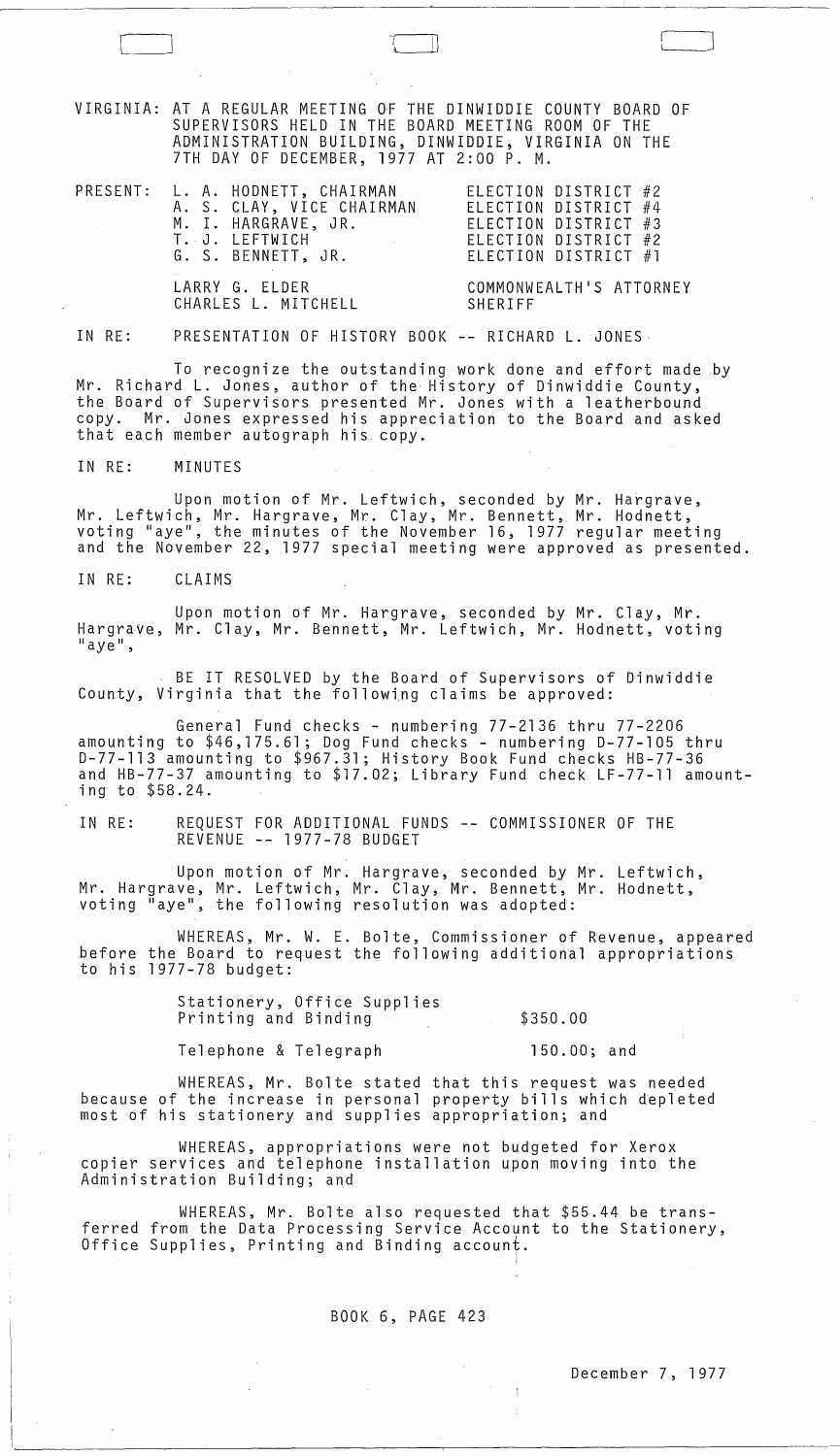NOW THEREFORE BE IT RESOLVED by the Board of Supervisors of Dinwiddie County, Virginia that the Board of Supervisors endorses Mr. Bolte's request to the Compensation Board for an additional appropriation of \$350.00 to the Stationery and Office Supplies account, an additional appropriation of \$150.00 to the telephone,<br>telegraph account and the transfer of \$55.44 from the Data Processing account to the Stationery, Office Supplies, Printing and Binding account.

IN RE: DISPOSAL OF ADDRESSOGRAPH AND GRAPHOTYPE MACHINES -- COMMISSIONER OF THE REVENUE

Mr. W. E. Bolte appeared before the Board to request their approval of the sale of the Addressograph and Graphotype machines made obsolete by the transfer of billings to computer. These machines have been left in the exising Courthouse and Mr. Bolte was concerned they would be removed or damaged during renovation.

The Firm of Addressograph Mu1tigraph has offered \$150.00 for the Addressograph Machine and \$200.00 for the Graphotype Machine. Mr. William B. George, Sales Representative, personally offered \$100.00 for the cabinet.

Upon motion of Mr. Clay, seconded by Mr. Hargrave, Mr. Clay, Mr. Hargrave, Mr. Bennett, Mr. Leftwich, Mr. Hodnett, voting "aye",

BE IT RESOLVED by the Board of Supervisors of Dinwiddie County, Virginia that the Commonwealth Attorney be instructed to petition the Circuit Court Judge for authorization to dispose of the Addressograph and Graphotype machines and their repective cabinets.

IN RE: TREASURER

Mr. F. E. Jones presented his report for the month of November, 1977.

IN RE: REQUEST FOR EQUIPMENT -- SHERIFF'S DEPARTMENT

Sheriff C. L. Mitchell appeared before the Board to request the following items for his department:

- A. 14 Evidence Lockers
- B. 14 Restraining Belts<br>C. 8 Police Car Safety
- 8 Police Car Safety Shields
- D. 4 Finger Print Kits and 4 Polaroid Cameras<br>E. 14 Leg Chains
- E. 14 Leg Chains<br>F. 14 Bullet Pro 14 Bullet Proof Vests
- 

The County Administrator stated that a grant application has been filed with LEAA for the fingerprint kits, cameras and protective vests.

The Board expressed an immediate concern for purchase of the police car safety shields. Sheriff Mitchell stated he would secure cost estimates on all the requested items for consideration by the Board at the December 21, 1977 meeting.

IN RE: BUILDING INSPECTOR

Mr. James L. Blaha presented his report for the month of November, 1977. The Board instructed Mr. Blaha to show a comparison of his monthly figures with the corresponding figures from last year on his monthly reports for their review.

IN RE: DOG WARDEN

Mr. G. T. Hughes presented his report for the month of November, 1977.

IN RE: DONALD THOMPSON -- CLAIM

Upon motion of Mr. Clay, seconded by Mr. Leftwich, Mr. Clay, Mr. Leftwich, Mr. Bennett, Mr. Hargrave, Mr. Hodnett, voting "aye", Mr. Donald Thompson was awarded \$76.50 for 19 fowl.

 $\Delta$  , which is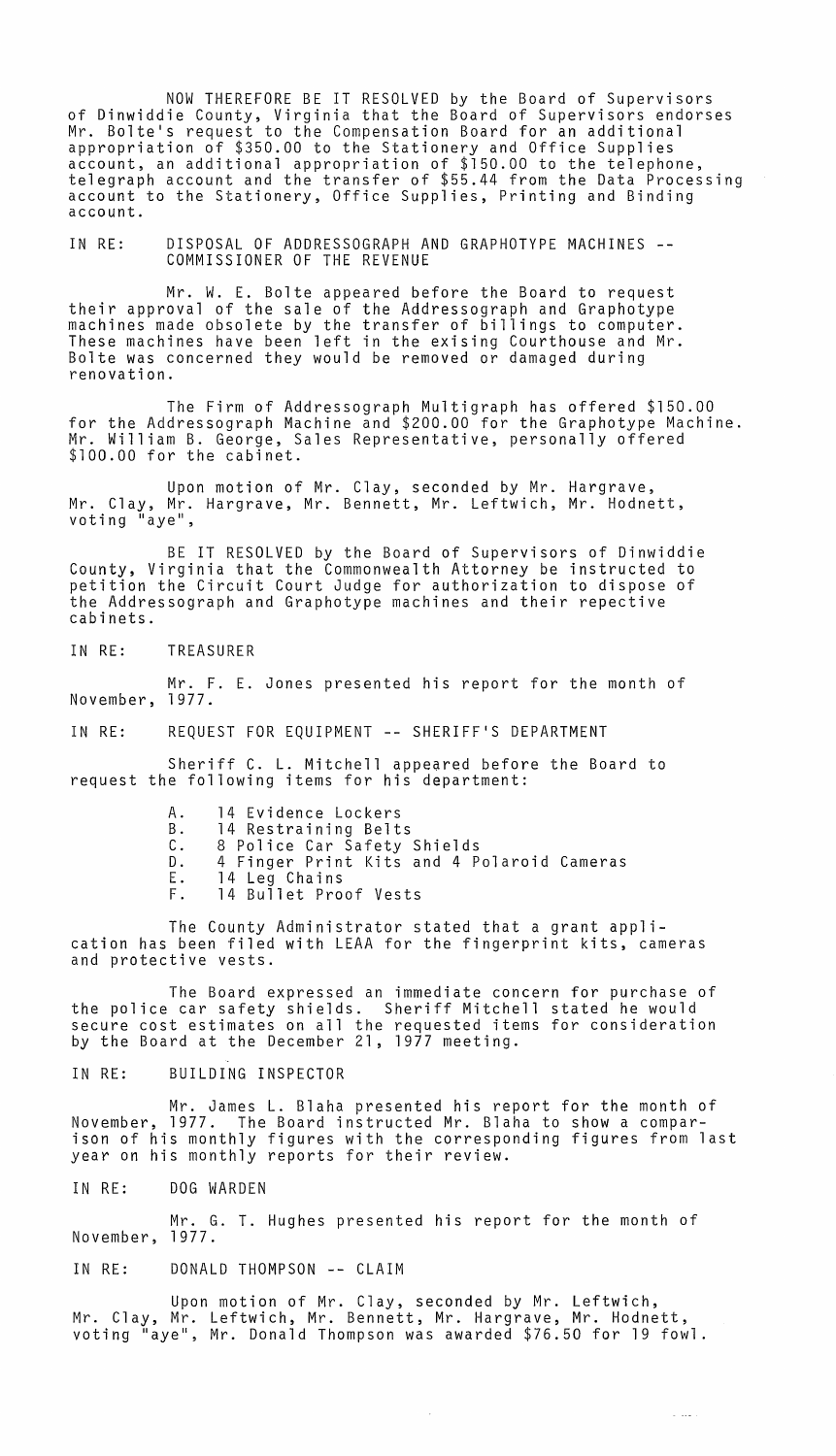## IN RE: APPROVAL OF LIGHTING -- RECREATIONAL SITE

 $\sim$ , I)  $\sim$ , I)  $\sim$ 

Mr. W. C. Scheid, Director of Planning, and Mr. Bill Trinkle, Director of Recreation; appeared before the Board to present a cost proposal from Tate and Hill, Inc. for lighting the tennis courts and softball field at the recreational site across from the Senior High School. The complete system including time clock control for the tennnis courts was proposed at a cost of \$28,500.00. Mr. Trinkle stated that from conversations with surrounding athletic departments, Mr. Tate came very highly recommended.

~-----------------~-------"----------------------

 $\prod$ 

Upon motion of Mr. Hargrave, seconded by Mr. Leftwich, Mr. Hargrave, Mr. Leftwich, Mr. Hodnett, voting "aye". Mr. Bennett, Mr. Clay voting "nay", the installation of lights and related controls for the tehnis courts and softball field located on the recreational site across from the high school is hereby authorized with the firm of Tate and Hill, Inc. at a cost of \$28,500.00. Mr. Bennett and Mr. Clay stated they were not opposed to the installation of lights for the site but were opposed to appropriating the money at this time.

IN RE: DEPARTMENT OF SOCIAL SERVICES

Mrs. King B. Talley presented her report for the month of October, 1977.

IN RE: SUPERINTENDENT OF SCHOOLS--RECREATIONAL USE OF PUBLIC FACILITIES

Dr. Richard Vaughn appeared before the Board to answer any questions they might have.

Mr. Hargrave stated that he would like to see a set of guidelines established for the use of the school recreational facilities throughout the County. He felt a committee should be appointed in the future to coordinate the activities. Dr. Vaughn agreed and stated he would be glad to work with them in any way.

IN RE: VIRGINIA DEPARTMENT OF HIGHWAYS AND TRANSPORTATION

Mr. C. B. Perry, 'II, Resident Engineer, and Mr. B. C. Medlock, Assistant Resident Engineer, Virginia Department of Highways and Transportation, appeared before the Board to answer any questions they might have.

1. Alvin Browder Road -- Mr. Hargrave discussed with Mr. Perry the possibility of extending the proposed construction of the Browder Road to include all the residents that road could serve.

2. Roanoke Avenue -- Mr. Leftwich asked Mr. Perry what the status of Roanoke Avenue was in West Petersburg. Mr. Perry advised Mr. Leftwich that the street could come in as a new addition if requested by the residents, and then recommened by the Board of Supervisors. He stated that he would review the road to see if it met State requirements for a new addition and advise Mr. Leftwich of his findings.

IN RE: APPROVAL OF EDA DESIGNATION FOR CRATER PLANNING DISTRICT COMMISSION

Upon motion of Mr. Hargrave, seconded by Mr. Clay, Mr. Hargrave, Mr. Clay, Mr. Bennett, Mr. Leftwich, Mr. Hodnett, voting "aye", the following resolution was adopted:

WHEREAS, the Board of Supervisors of Dinwiddie County, Virginia, has been informed of the salient points in regard to designation as an Economic Development District, under the aegis<br>of the United States Department of Commerce, Economic Development<br>Administration; and

### PAGE\_ 424, BOOK 6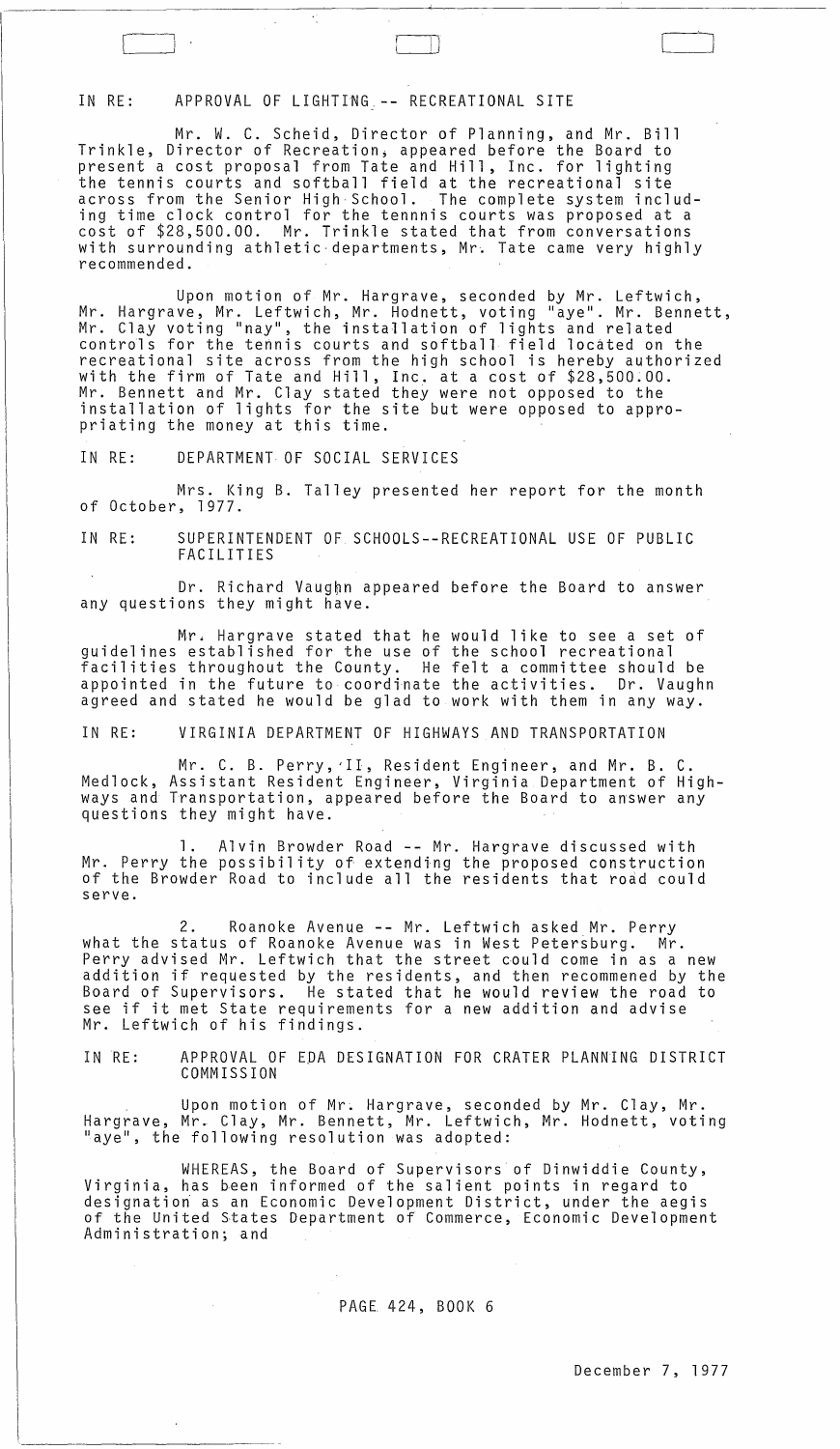WHEREAS, the said Board of Supervisors is of the opinion that such designation will be of benefit both to this locality and to the Crater Planning District, and that those localities now eligible for EDA funding will still have access to those funds without additional competition; and

WHEREAS, the Crater Planning District Commission has requested each of its member governments to express its opinion on designation.

NOW THEREFORE BE IT RESOLVED by the Board of Supervisors of Dinwiddie County, Virginia that it hereby endorses the concept of the Economic Development District, with the provision that the Crater Planning District Commission accept designation only if, in its opinion, the organizational requirements imposed upon the Commission by the EDA are acceptable to the Commission.

IN RE: REVIEW OF CRATER PLANNING DISTRICT COMMISSION ACTIVITIES

Mr. Denny Morris, Director of Planning, Crater Planning District Commission, appeared before the Board to review the Commission's activities and answer any questions they might have. He advised the Board that a meeting was going to be held on the Southeastern water supply, Friday, December 9, 1977 at 11 :00 A. M. at the Holiday Inn in Petersburg and urged all members to attend.

IN RE: ADOPTION OF 1979 CRIMINAL JUSTICE PLAN UPDATE

Mr. Paul V. Hamilton, Director, Justice and Crime Prevention, appeared before the Board to review the update to the 1979 Criminal Justice Plan for Dinwiddie County.

Upon motion of Mr. Hargrave, seconded by Mr. Bennett, Mr. Hargrave, Mr. Bennett, Mr. Clay, Mr. Leftwich, Mr. Hodnett voting "aye",

BE IT RESOLVED by the Board of Supervisors of Dinwiddie County, Virginia that the 1979 Update to the Criminal Justice Plan of Dinwiddie County be approved.

IN RE: RENOVATION OF COURTHOUSE -- ACCEPTANCE OF CONTRACT AND AUTHORIZATION TO PROCEED

Upon motion of Mr. Hargrave, seconded by Mr. Clay, Mr. Hargrave, Mr. Clay, Mr. Leftwich, Mr. Bennett, Mr. Hodnett, voting "aye", the following resolution was adopted:

WHEREAS, Mr. Larry G. Elder has appeared before the Board on several occasions to present plans for the renovation of the existing Courthouse to accommodate the Courts and related offices; and

WHEREAS, he has worked very closely with Mr. Leon J. Boisseau, General Contractor, in preparing these plans; and

WHEREAS, Mr. Boisseau has presented a contract to be entered into by the Board of Supervisors in which he proposes to do the entire building on a cost plus 12% overhead plus 10% profit not to exceed \$75,000.00;

NOW THEREFORE BE IT RESOLVED by the Board of Supervisors of Dinwiddie County, Virginia that Mr. Leon J. Boisseau, General Contractor, be awarded the contract for renovation of both floors of the existing Courthouse at a cost not to exceed \$75,000; and

BE IT FURTHER RESOLVED by the Board of Supervisors of Dinwiddie County that all department heads who will occupy the renovated building acknowledge their approval by signing their section of the proposed plans, any changes are to be brought<br>before the Board of Supervisors before contract is executed; and

BE IT FURTHER RESOLVED by the Board of Supervisors of Dinwiddie County, Virginia that the Chairman be authorized to sign said contract upon presentation of the contractor's performance bond.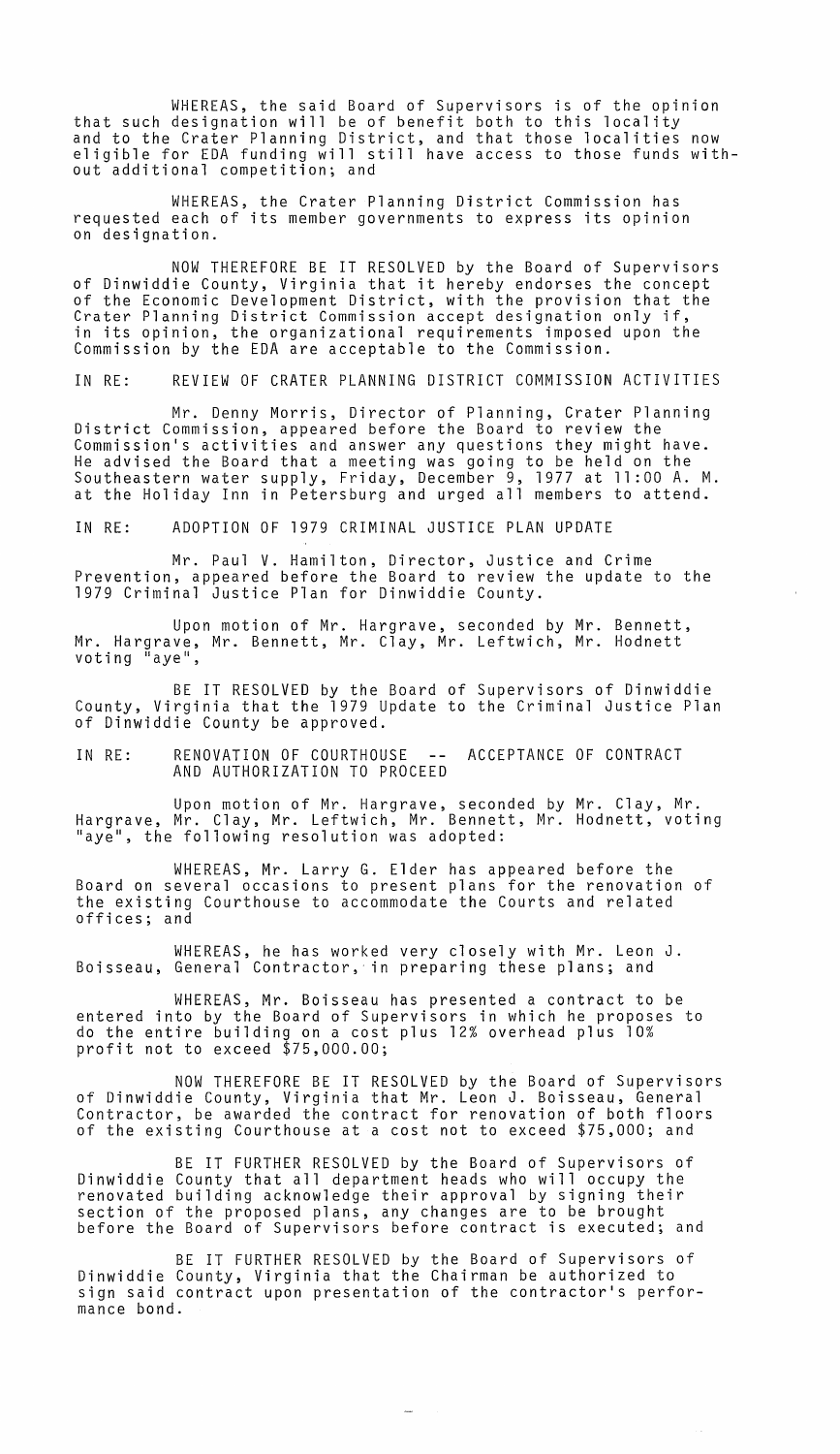#### IN RE: APPOINTMENTS

The appointments to the Planning Commission, Appomattox Basin Industrial Development Corporation, Chapter 10 Board, Crater Planning District Commission Community Resources Council and Planning and Development Advisory Council are postponed until the December 21, 1977 meeting.

\_\_\_\_\_\_\_\_\_\_\_\_\_\_\_\_\_\_\_\_\_\_\_\_\_\_\_\_\_\_\_\_\_ ~ \_\_\_\_\_\_\_\_\_\_ L\_ \_\_\_\_\_\_\_\_\_\_\_\_\_\_\_\_\_\_\_\_\_\_\_\_\_\_\_\_\_\_\_\_\_\_\_\_\_\_ \_\_\_

I ,' i

IN RE: APPROVAL OF EXCESS PROPERTY -- CARSON VOLUNTEER FIRE DEPARTMENT

The Deputy Coordinator informed the Board that under the Excess Property program, a 15 GPM pump had been secured for the Carson Volunteer Fire Department. She asked the Board's authorization to proceed with the application to DCPA for this equipment, stating that the only cost would be that involved in picking up the pump at its destination.

Upon motion of Mr. Hargrave, seconded by Mr. Clay, Mr. Hargrave, Mr. Clay, Mr. Bennett, Mr. Leftwich, Mr. Hodnett, voting<br>"aye",

BE IT RESOLVED by the Board of Supervisors of Dinwiddie County, Virginia that the Deputy Coordinator be authorized to submit application to DCPA for a 15 GPM pump to be obtained by the Carson Volunteer Fire Department.

IN RE: RECESS

The Chairman declared a short recess at 4:40 P. M. The meeting reconvened at 4:50 P. M.

IN RE: DISCUSSION OF WATER AND SEWER PROJECT -- WATER AUTHORITY MEMBERS

The Dinwiddie Water Authority and Mr. Ed Massie and Guy<br>Clarke, Engineers, R. Stuart Royer and Associates, met with the Board to discuss the progress of the water and sewer project and to ascertain their plans for the industry site and service to Rohoic, Eastside and Southside Schools.

The Board advised the Water Authority that they needed adequate cost/revenue figures to the various alternatives before a decision could be made. The Board then instructed the Engineers to obtain the cost/revenue figures for supplying water and sewer to the schools and for providing service to the schools as well as the residents in between for their review.

IN RE: GUARANTEE OF WATER AUTHORITY LOAN -- INTERIM FINANCING

Upon motion of Mr. Hargrave, seconded by Mr. Bennett, Mr. Hargrave, Mr. Bennett, Mr. Clay, Mr. Leftwich, Mr. Hodnett, voting "aye", the following resolution was adopted:

'.

 $\mathcal{L}^{\pm}$ 

 $\mathcal{O}(2\pi\log n)$  . The  $\mathcal{O}(n)$ 

 $\sim$ 

WHEREAS, the Dinwiddie County Water Authority has begun construction of the water and sewer project in the Northern end<br>of the County; and

WHEREAS, connection fees cannot be collected until the project is completed; and

WHEREAS, the Authority requests that, if needed, the County guarantee 'a loan for them in the amount of \$150,000 to be used for non-eligible federal funding during this construction period.

NOW THEREFORE BE IT RESOLVED that the Board of Super- visors of Dinwiddie County, Virginia will guarantee the repayment of a loan in the amount of \$150,000 if requested by the Dinwiddie County Water Authority to be used for non-eligible federal funding<br>during the construction period.